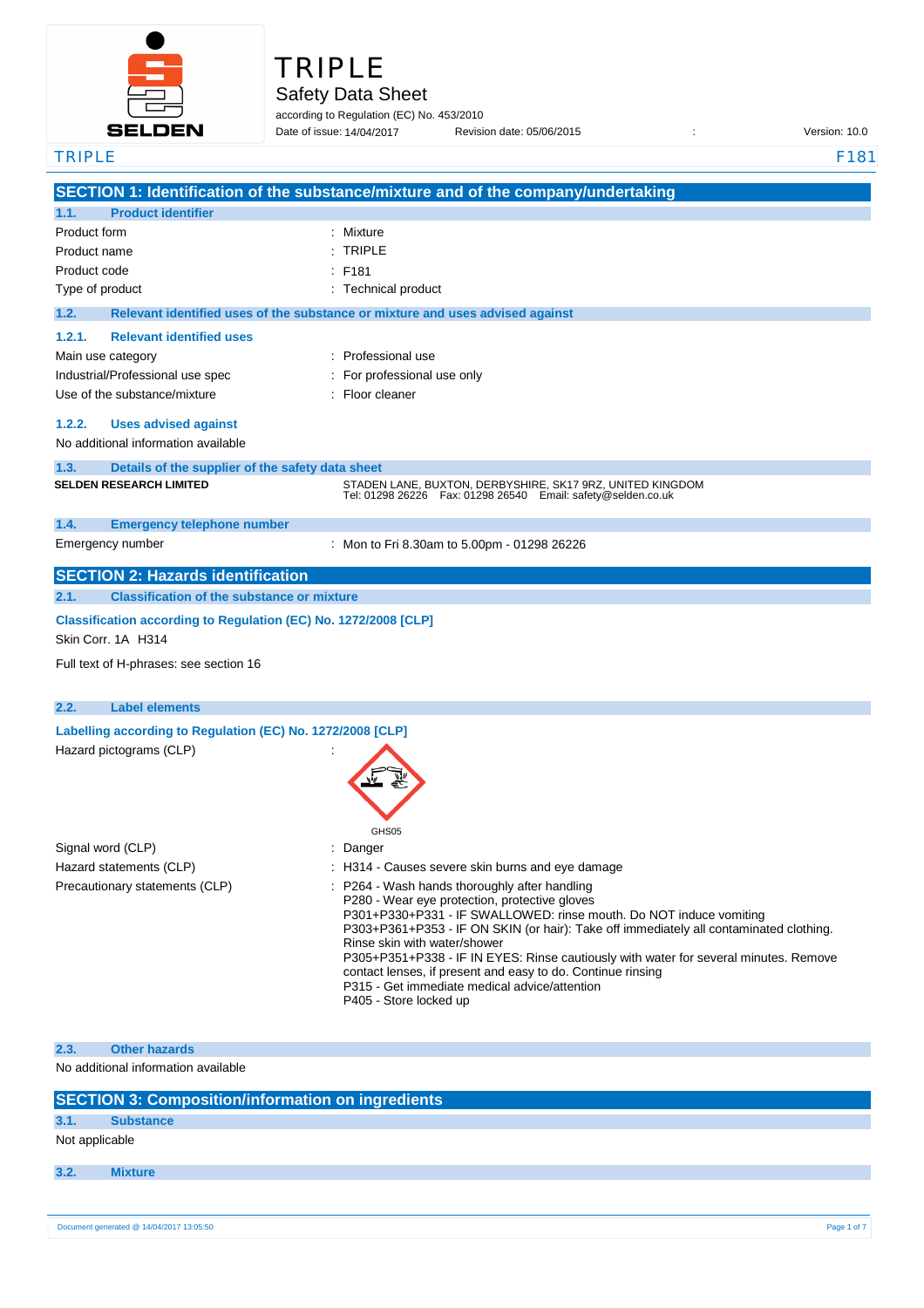according to Regulation (EC) No. 453/2010

| <b>Name</b>                                                             | <b>Product identifier</b>                                             | $\frac{9}{6}$ | <b>Classification according to</b><br>Directive 67/548/EEC | <b>Classification according to</b><br><b>Regulation (EC) No.</b><br>1272/2008 [CLP] |
|-------------------------------------------------------------------------|-----------------------------------------------------------------------|---------------|------------------------------------------------------------|-------------------------------------------------------------------------------------|
| 2-(2-butoxyethoxy)ethanol, diethylene<br>glycol monobutyl ether         | (CAS No) 112-34-5<br>(EC no) 203-961-6<br>(EC index no) 603-096-00-8  | $1 - 5$       | Xi: R36                                                    | Eye Irrit. 2, H319                                                                  |
| Oxirane, 2-methyl-, polymer with oxirane,<br>mono(2-propylheptyl) ether | (CAS No) Polymer DT03                                                 | $1 - 5$       | Xn: R22<br>Xi: R41                                         | Acute Tox. 4 (Oral), H302<br>Eye Dam. 1, H318                                       |
| sodium hydroxide, caustic soda                                          | (CAS No) 1310-73-2<br>(EC no) 215-185-5<br>(EC index no) 011-002-00-6 | $1 - 5$       | C: R35                                                     | Skin Corr. 1A, H314                                                                 |
| 2-Ethylhexanol, ethoxylated                                             | (CAS No) 26468-86-0<br>(EC no) 607-943-2                              | $1 - 5$       | Xi: R41                                                    | Eye Dam. 1, H318                                                                    |

Full text of R- and H-phrases: see section 16

| <b>SECTION 4: First aid measures</b>                                          |                                                                                                                                     |
|-------------------------------------------------------------------------------|-------------------------------------------------------------------------------------------------------------------------------------|
| <b>Description of first aid measures</b><br>4.1.                              |                                                                                                                                     |
| First-aid measures general                                                    | Get medical advice/attention if you feel unwell.                                                                                    |
| First-aid measures after inhalation                                           | Remove person to fresh air and keep comfortable for breathing.                                                                      |
| First-aid measures after skin contact                                         | Wash with plenty of soap and water. Take off immediately all contaminated clothing and wash it<br>before reuse.                     |
| First-aid measures after eye contact                                          | Immediately rinse with water for a prolonged period while holding the eyelids wide open. Get<br>immediate medical advice/attention. |
| First-aid measures after ingestion                                            | Do NOT induce vomiting. Rinse mouth. Drink plenty of water. Get medical advice/attention.                                           |
| 4.2.<br>Most important symptoms and effects, both acute and delayed           |                                                                                                                                     |
| Symptoms/injuries after inhalation                                            | May cause respiratory irritation.                                                                                                   |
| Symptoms/injuries after skin contact                                          | Burns.                                                                                                                              |
| Symptoms/injuries after eye contact                                           | Causes serious eye damage.                                                                                                          |
| Symptoms/injuries after ingestion                                             | Burns.                                                                                                                              |
| 4.3.                                                                          | Indication of any immediate medical attention and special treatment needed                                                          |
| Treat symptomatically.                                                        |                                                                                                                                     |
| <b>SECTION 5: Firefighting measures</b>                                       |                                                                                                                                     |
| <b>Extinguishing media</b><br>5.1.                                            |                                                                                                                                     |
| Suitable extinguishing media                                                  | : Carbon dioxide. Dry powder. Foam.                                                                                                 |
| 5.2.<br>Special hazards arising from the substance or mixture                 |                                                                                                                                     |
| Hazardous decomposition products in case of<br>fire                           | : Corrosive vapours.                                                                                                                |
| 5.3.<br><b>Advice for firefighters</b>                                        |                                                                                                                                     |
| No additional information available                                           |                                                                                                                                     |
| <b>SECTION 6: Accidental release measures</b>                                 |                                                                                                                                     |
| Personal precautions, protective equipment and emergency procedures<br>6.1.   |                                                                                                                                     |
| 6.1.1.<br>For non-emergency personnel                                         |                                                                                                                                     |
| Emergency procedures                                                          | Evacuate unnecessary personnel.                                                                                                     |
| 6.1.2.<br>For emergency responders                                            |                                                                                                                                     |
| Protective equipment                                                          | : Use personal protective equipment as required.                                                                                    |
|                                                                               |                                                                                                                                     |
| 6.2.<br><b>Environmental precautions</b><br>Avoid release to the environment. |                                                                                                                                     |
|                                                                               |                                                                                                                                     |
| 6.3.<br>Methods and material for containment and cleaning up                  |                                                                                                                                     |
| For containment                                                               | : Collect spillage.                                                                                                                 |
| Methods for cleaning up                                                       | Soak up spills with inert solids, such as clay or diatomaceous earth as soon as possible.                                           |
| <b>Reference to other sections</b><br>6.4.                                    |                                                                                                                                     |
|                                                                               | For further information refer to section 8: "Exposure controls/personal protection". For further information refer to section 13.   |
| <b>SECTION 7: Handling and storage</b>                                        |                                                                                                                                     |
| <b>Precautions for safe handling</b><br>7.1.                                  |                                                                                                                                     |
| Precautions for safe handling                                                 | : Avoid contact with skin and eyes.                                                                                                 |
| Hygiene measures                                                              | Do not eat, drink or smoke when using this product.                                                                                 |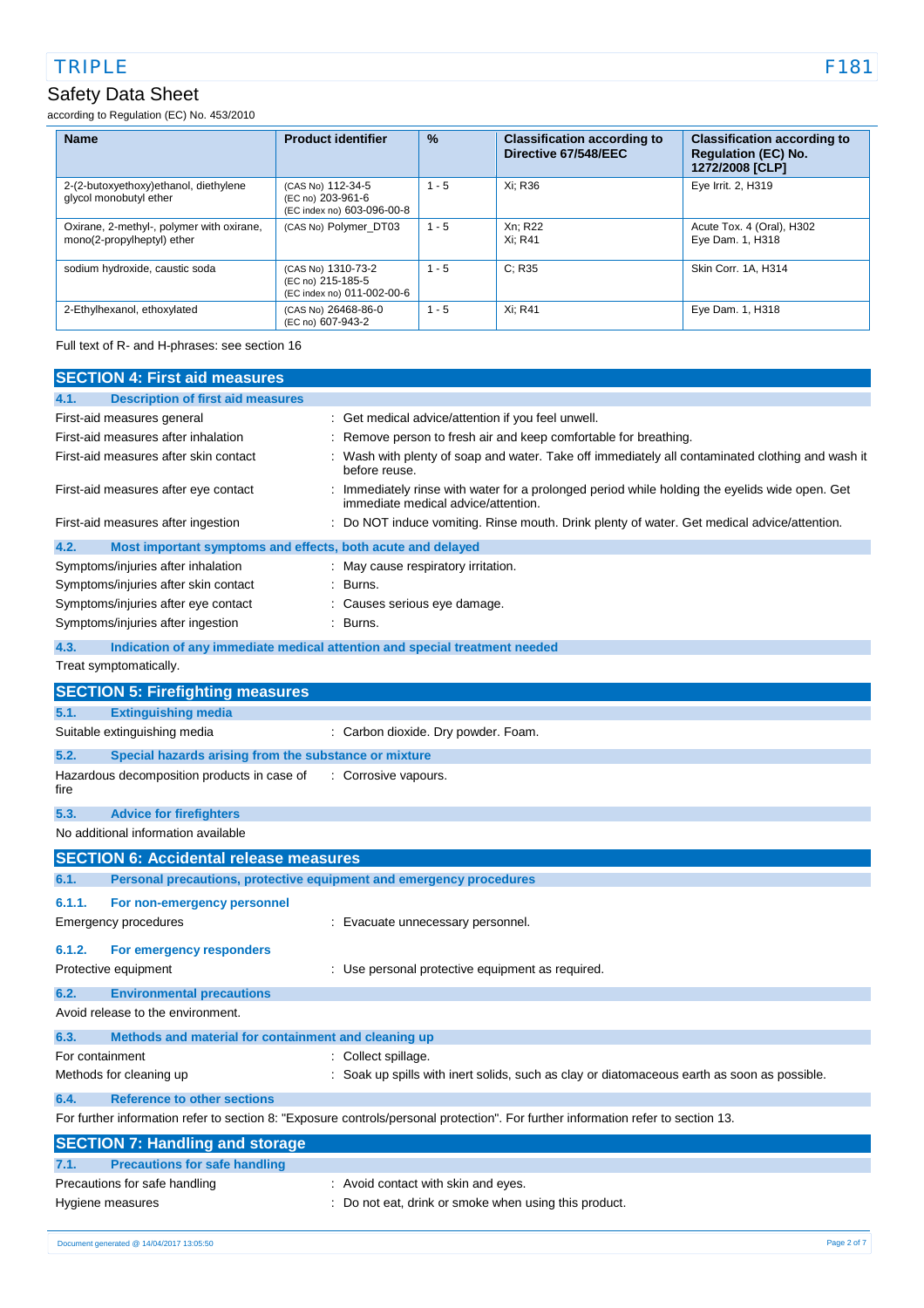according to Regulation (EC) No. 453/2010

| 7.2. | Conditions for safe storage, including any incompatibilities |  |                                                                   |
|------|--------------------------------------------------------------|--|-------------------------------------------------------------------|
|      | <b>Technical measures</b>                                    |  | : Does not require any specific or particular technical measures. |
|      | Storage conditions                                           |  | : Keep container closed when not in use.                          |
|      | Incompatible products                                        |  | : Oxidizing agent. Strong acids.                                  |
|      | Incompatible materials                                       |  | : Metals.                                                         |
|      | Special rules on packaging                                   |  | : Keep only in original container.                                |
| 7.3. | Specific end use(s)                                          |  |                                                                   |

No additional information available

#### **SECTION 8: Exposure controls/personal protection**

#### **8.1. Control parameters**

No additional information available

#### **8.2. Exposure controls**



#### Materials for protective clothing : Not required for normal conditions of use

- Hand protection **in the contract of the contract of the contract of the contract of the contract of the contract of the contract of the contract of the contract of the contract of the contract of the contract of the contra**
- Eye protection  $\qquad \qquad$ : Safety glasses
- Skin and body protection : Not required for normal conditions of use
- Respiratory protection : Not required for normal conditions of use

# **SECTION 9: Physical and chemical properties**

| Information on basic physical and chemical properties<br>9.1. |                   |
|---------------------------------------------------------------|-------------------|
| Physical state                                                | Liquid<br>t       |
| Appearance                                                    | Liquid.           |
| Colour                                                        | Blue.             |
| Odour                                                         | characteristic.   |
| Odour threshold                                               | No data available |
| рH                                                            | 13                |
| Relative evaporation rate (butylacetate=1)                    | No data available |
| Melting point                                                 | No data available |
| Freezing point                                                | No data available |
| Boiling point                                                 | No data available |
| Flash point                                                   | No data available |
| Auto-ignition temperature                                     | No data available |
| Decomposition temperature                                     | No data available |
| Flammability (solid, gas)                                     | No data available |
| Vapour pressure                                               | No data available |
| Relative vapour density at 20 °C                              | No data available |
| Relative density                                              | 1.07              |
| Solubility                                                    | No data available |
| Log Pow                                                       | No data available |
| Viscosity, kinematic                                          | No data available |
| Viscosity, dynamic                                            | No data available |
| Explosive properties                                          | No data available |
| Oxidising properties                                          | No data available |
| <b>Explosive limits</b>                                       | No data available |
|                                                               |                   |

#### **9.2. Other information**

No additional information available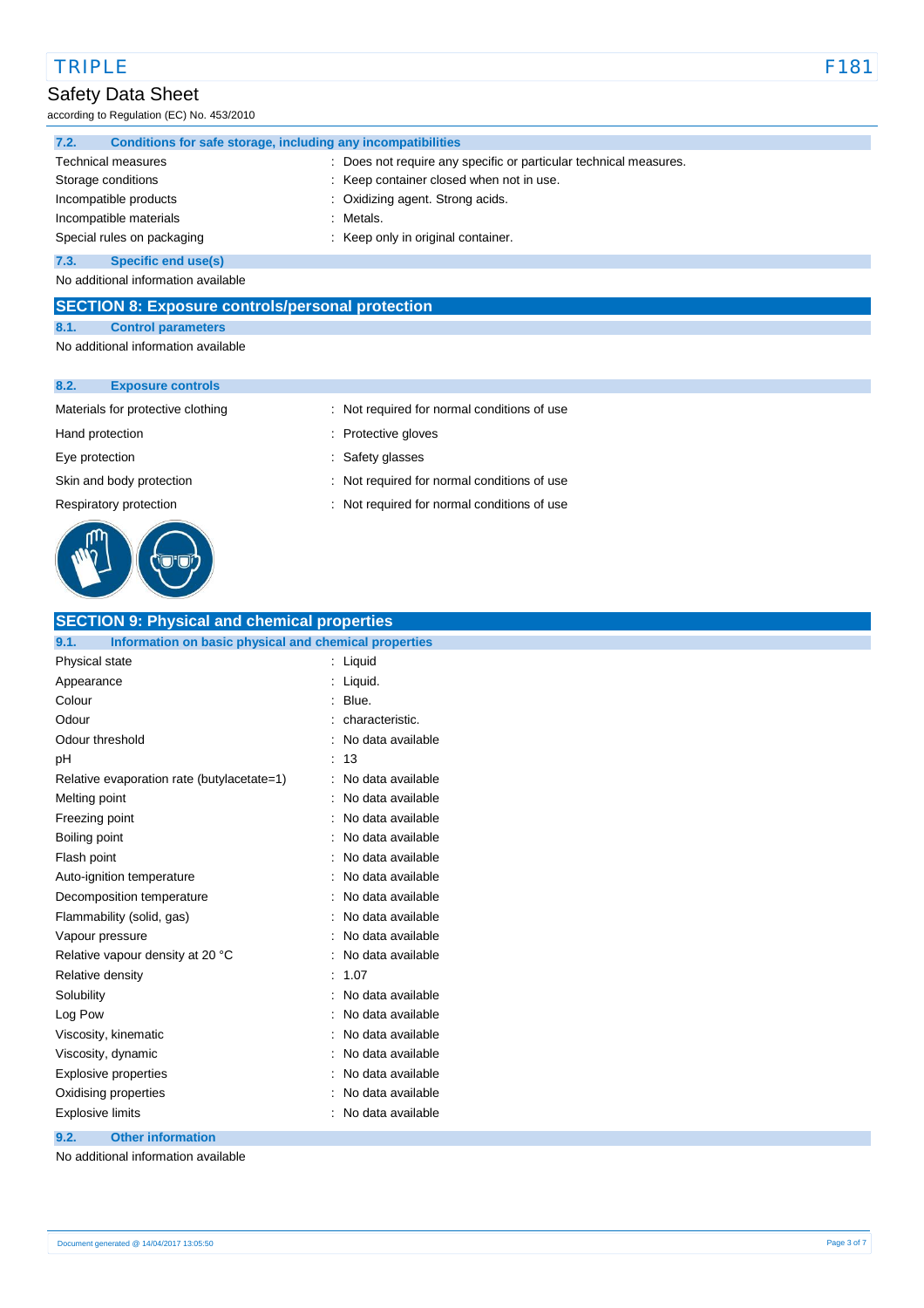according to Regulation (EC) No. 453/2010

|         | <b>SECTION 10: Stability and reactivity</b> |
|---------|---------------------------------------------|
| 10.1.   | <b>Reactivity</b>                           |
|         | No additional information available         |
| 10.2.   | <b>Chemical stability</b>                   |
|         | Stable under normal conditions.             |
| 10.3.   | <b>Possibility of hazardous reactions</b>   |
|         | No additional information available         |
| 10.4.   | <b>Conditions to avoid</b>                  |
|         | No additional information available         |
| 10.5.   | <b>Incompatible materials</b>               |
| metals. |                                             |
| 10.6.   | <b>Hazardous decomposition products</b>     |

No additional information available

| <b>SECTION 11: Toxicological information</b>          |                                                      |  |  |
|-------------------------------------------------------|------------------------------------------------------|--|--|
| Information on toxicological effects<br>11.1.         |                                                      |  |  |
| Acute toxicity                                        | : Not classified                                     |  |  |
| Skin corrosion/irritation                             | : Causes severe skin burns and eye damage.<br>pH: 13 |  |  |
| Serious eye damage/irritation                         | : Serious eye damage, category 1, implicit<br>pH: 13 |  |  |
| Respiratory or skin sensitisation                     | : Not classified                                     |  |  |
| Germ cell mutagenicity                                | : Not classified                                     |  |  |
| Carcinogenicity                                       | : Not classified                                     |  |  |
| Reproductive toxicity                                 | : Not classified                                     |  |  |
| Specific target organ toxicity (single exposure)      | : Not classified                                     |  |  |
| Specific target organ toxicity (repeated<br>exposure) | Not classified                                       |  |  |
| Aspiration hazard                                     | Not classified                                       |  |  |

| <b>SECTION 12: Ecological information</b>                                           |                                 |  |  |
|-------------------------------------------------------------------------------------|---------------------------------|--|--|
| 12.1.<br><b>Toxicity</b>                                                            |                                 |  |  |
|                                                                                     |                                 |  |  |
| Oxirane, 2-methyl-, polymer with oxirane, mono(2-propylheptyl) ether (Polymer_DT03) |                                 |  |  |
| LC50 fishes 1                                                                       | $> 10 - 100$ mg/l               |  |  |
| EC50 Daphnia 1                                                                      | $> 10 - 100$ mg/l               |  |  |
| ErC50 (other aquatic plants)                                                        | $> 10 - 100$ mg/l               |  |  |
| 2-Ethylhexanol, ethoxylated (26468-86-0)                                            |                                 |  |  |
| LC50 fishes 1                                                                       | $13$ mg/l                       |  |  |
| EC50 other aquatic organisms 1                                                      | 6.5 mg/l EC50 waterflea (48 h)  |  |  |
| EC50 other aquatic organisms 2                                                      | 6.6 mg/l IC50 algea (72 h) mg/l |  |  |
|                                                                                     |                                 |  |  |
| 12.2.<br><b>Persistence and degradability</b>                                       |                                 |  |  |
| No additional information available                                                 |                                 |  |  |
| 12.3.<br><b>Bioaccumulative potential</b>                                           |                                 |  |  |
| No additional information available                                                 |                                 |  |  |
| <b>Mobility in soil</b><br>12.4.                                                    |                                 |  |  |
| No additional information available                                                 |                                 |  |  |
| <b>Results of PBT and vPvB assessment</b><br>12.5.                                  |                                 |  |  |
| No additional information available                                                 |                                 |  |  |
| <b>Other adverse effects</b><br>12.6.                                               |                                 |  |  |
| No additional information available                                                 |                                 |  |  |
| <b>SECTION 13: Disposal considerations</b>                                          |                                 |  |  |
| <b>Waste treatment methods</b><br>13.1.                                             |                                 |  |  |
| No additional information available                                                 |                                 |  |  |
|                                                                                     |                                 |  |  |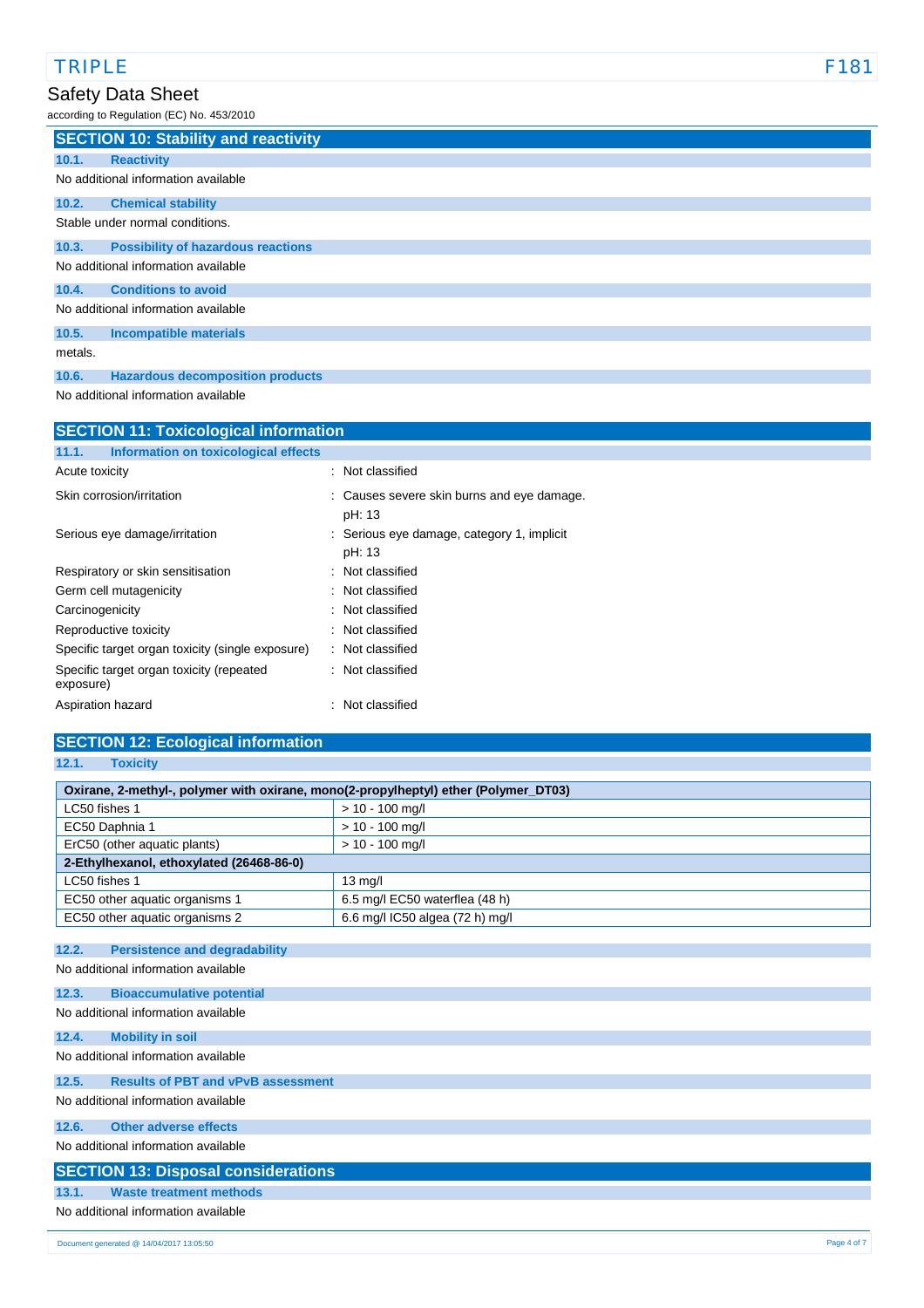according to Regulation (EC) No. 453/2010

| according to regulation (LO) no. 400/2010        |                                                                    |  |  |
|--------------------------------------------------|--------------------------------------------------------------------|--|--|
| <b>SECTION 14: Transport information</b>         |                                                                    |  |  |
| In accordance with ADR / RID / IMDG / IATA / ADN |                                                                    |  |  |
| 14.1.<br><b>UN number</b>                        |                                                                    |  |  |
|                                                  |                                                                    |  |  |
| UN-No. (ADR)                                     | : 1760                                                             |  |  |
| UN-No. (IMDG)                                    | : 1760                                                             |  |  |
| UN-No.(IATA)                                     | : 1760                                                             |  |  |
| 14.2.<br><b>UN proper shipping name</b>          |                                                                    |  |  |
| Proper Shipping Name (ADR)                       | : CORROSIVE LIQUID, N.O.S.                                         |  |  |
| Proper Shipping Name (IMDG)                      | : CORROSIVE LIQUID, N.O.S.                                         |  |  |
|                                                  |                                                                    |  |  |
| Proper Shipping Name (IATA)                      | : CORROSIVE LIQUID, N.O.S.                                         |  |  |
| Transport document description (ADR)             | : UN 1760 CORROSIVE LIQUID, N.O.S. (SODIUM HYDROXIDE), 8, III, (E) |  |  |
| Transport document description (IMDG)            | : UN 1760 CORROSIVE LIQUID, N.O.S., 8, III                         |  |  |
| 14.3.<br><b>Transport hazard class(es)</b>       |                                                                    |  |  |
| <b>ADR</b>                                       |                                                                    |  |  |
| Transport hazard class(es) (ADR)                 | : 8                                                                |  |  |
| Danger labels (ADR)                              | : 8                                                                |  |  |
|                                                  |                                                                    |  |  |
|                                                  |                                                                    |  |  |
|                                                  |                                                                    |  |  |
|                                                  |                                                                    |  |  |
|                                                  |                                                                    |  |  |
|                                                  |                                                                    |  |  |
|                                                  |                                                                    |  |  |
|                                                  |                                                                    |  |  |
| <b>IMDG</b>                                      |                                                                    |  |  |
| Transport hazard class(es) (IMDG)                | : 8                                                                |  |  |
| Danger labels (IMDG)                             | $\therefore$ 8                                                     |  |  |
|                                                  |                                                                    |  |  |
|                                                  |                                                                    |  |  |
|                                                  |                                                                    |  |  |
|                                                  |                                                                    |  |  |
|                                                  |                                                                    |  |  |
|                                                  |                                                                    |  |  |
|                                                  |                                                                    |  |  |
| <b>IATA</b>                                      |                                                                    |  |  |
| Transport hazard class(es) (IATA)                | : 8                                                                |  |  |
| Hazard labels (IATA)                             | : 8                                                                |  |  |
|                                                  |                                                                    |  |  |
|                                                  |                                                                    |  |  |
|                                                  |                                                                    |  |  |
|                                                  |                                                                    |  |  |
|                                                  |                                                                    |  |  |
|                                                  |                                                                    |  |  |
|                                                  |                                                                    |  |  |
|                                                  |                                                                    |  |  |
| 14.4.<br><b>Packing group</b>                    |                                                                    |  |  |
| Packing group (ADR)                              | $\therefore$ III                                                   |  |  |
| Packing group (IMDG)                             | $\pm$ 111                                                          |  |  |
| Packing group (IATA)                             | $\pm$ 111                                                          |  |  |
|                                                  |                                                                    |  |  |
| 14.5.<br><b>Environmental hazards</b>            |                                                                    |  |  |
| Dangerous for the environment                    | : No                                                               |  |  |
| Marine pollutant                                 | : No                                                               |  |  |
| Other information                                | : No supplementary information available                           |  |  |
|                                                  |                                                                    |  |  |
| 14.6.<br><b>Special precautions for user</b>     |                                                                    |  |  |

| - Overland transport |
|----------------------|
|----------------------|

| Classification code (ADR) | : C9  |
|---------------------------|-------|
| Special provisions (ADR)  | : 274 |
| Limited quantities (ADR)  | : 5L  |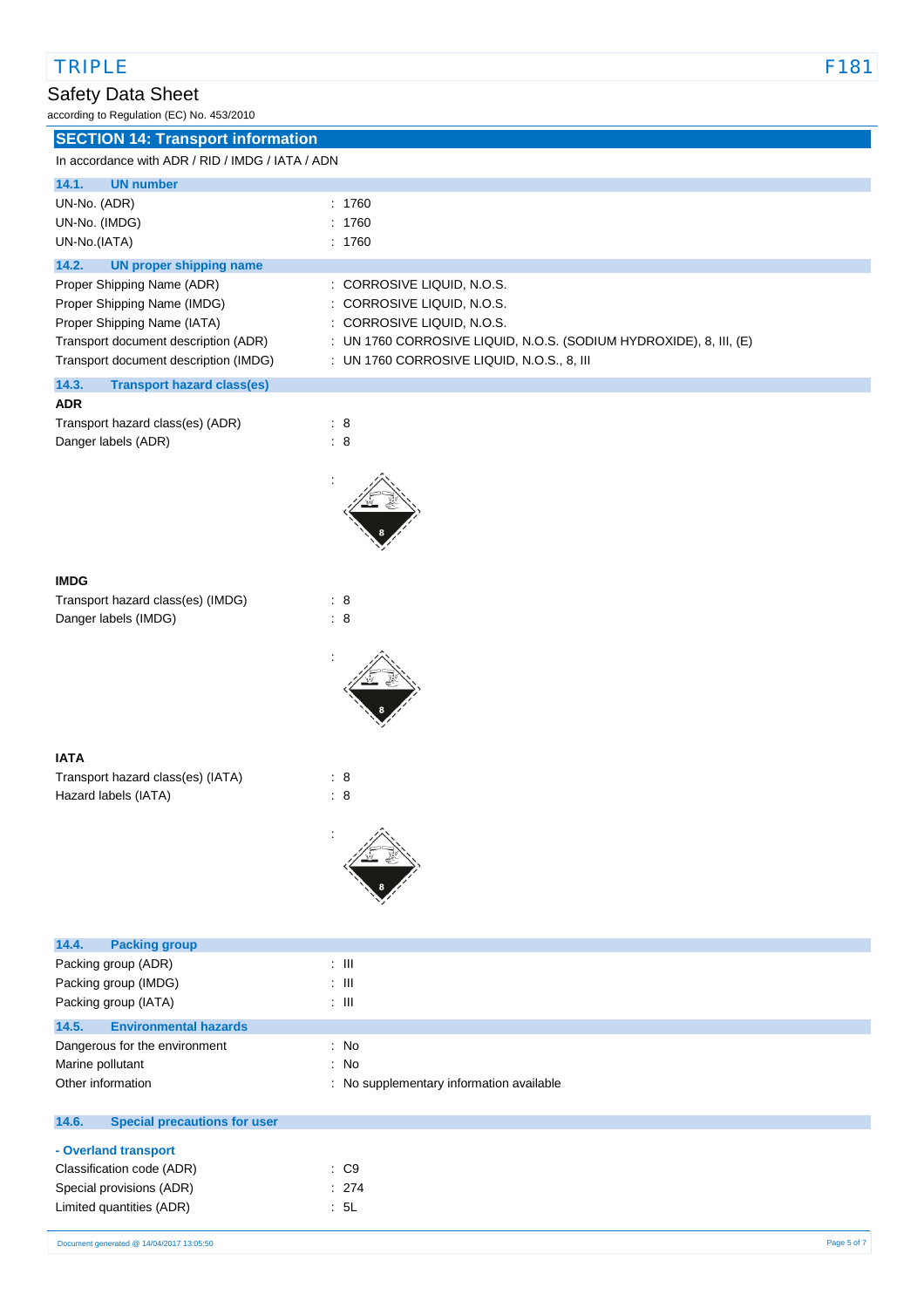### TRIPLE F181

## Safety Data Sheet

according to Regulation (EC) No. 453/2010

| according to Regulation (EC) No. 453/2010                    |                                                                          |
|--------------------------------------------------------------|--------------------------------------------------------------------------|
| Excepted quantities (ADR)                                    | $E = 1$                                                                  |
| Packing instructions (ADR)                                   | P001, IBC03, LP01, R001                                                  |
| Mixed packing provisions (ADR)                               | MP19                                                                     |
| Portable tank and bulk container instructions<br>(ADR)       | : T7                                                                     |
| Portable tank and bulk container special<br>provisions (ADR) | $:$ TP1, TP28                                                            |
| Tank code (ADR)                                              | : L4BN                                                                   |
| Vehicle for tank carriage                                    | : AT                                                                     |
| Transport category (ADR)                                     | 3                                                                        |
| Special provisions for carriage - Packages<br>(ADR)          | : V12                                                                    |
| Hazard identification number (Kemler No.)                    | ÷.<br>80                                                                 |
| Orange plates                                                |                                                                          |
|                                                              | 80                                                                       |
|                                                              | 1760                                                                     |
| Tunnel restriction code (ADR)                                | : E                                                                      |
| EAC code                                                     | 2X<br>÷.                                                                 |
| APP code                                                     | B<br>÷.                                                                  |
| - Transport by sea                                           |                                                                          |
| Special provisions (IMDG)                                    | : 223, 274                                                               |
| Limited quantities (IMDG)                                    | 5L<br>÷.                                                                 |
| Excepted quantities (IMDG)                                   | E <sub>1</sub>                                                           |
| Packing instructions (IMDG)                                  | : P001, LP01                                                             |
| IBC packing instructions (IMDG)                              | : IBC03                                                                  |
| Tank instructions (IMDG)                                     | : T7                                                                     |
| Tank special provisions (IMDG)                               | TP1, TP28                                                                |
| EmS-No. (Fire)                                               | $F-A$                                                                    |
| EmS-No. (Spillage)                                           | : S-B                                                                    |
| Stowage category (IMDG)                                      | : A                                                                      |
| - Air transport                                              |                                                                          |
| PCA Excepted quantities (IATA)                               | : E1                                                                     |
| PCA Limited quantities (IATA)                                | Y841                                                                     |
| PCA limited quantity max net quantity (IATA)                 | 1L                                                                       |
| PCA packing instructions (IATA)                              | 852                                                                      |
| PCA max net quantity (IATA)                                  | 5L                                                                       |
| CAO packing instructions (IATA)                              | 856                                                                      |
| CAO max net quantity (IATA)                                  | 60L                                                                      |
| Special provisions (IATA)                                    | A <sub>3</sub>                                                           |
| ERG code (IATA)                                              | 8L                                                                       |
| 14.7.                                                        | Transport in bulk according to Annex II of MARPOL 73/78 and the IBC Code |
|                                                              |                                                                          |

# IBC code : Not applicable. **SECTION 15: Regulatory information**

**15.1. Safety, health and environmental regulations/legislation specific for the substance or mixture**

#### **15.1.1. EU-Regulations**

Contains no substances with Annex XVII restrictions Contains no substance on the REACH candidate list Contains no REACH Annex XIV substances

#### **15.1.2. National regulations**

#### **Germany**

VwVwS Annex reference : Water hazard class (WGK) 1, slightly hazardous to water (Classification according to VwVwS, Annex 4)